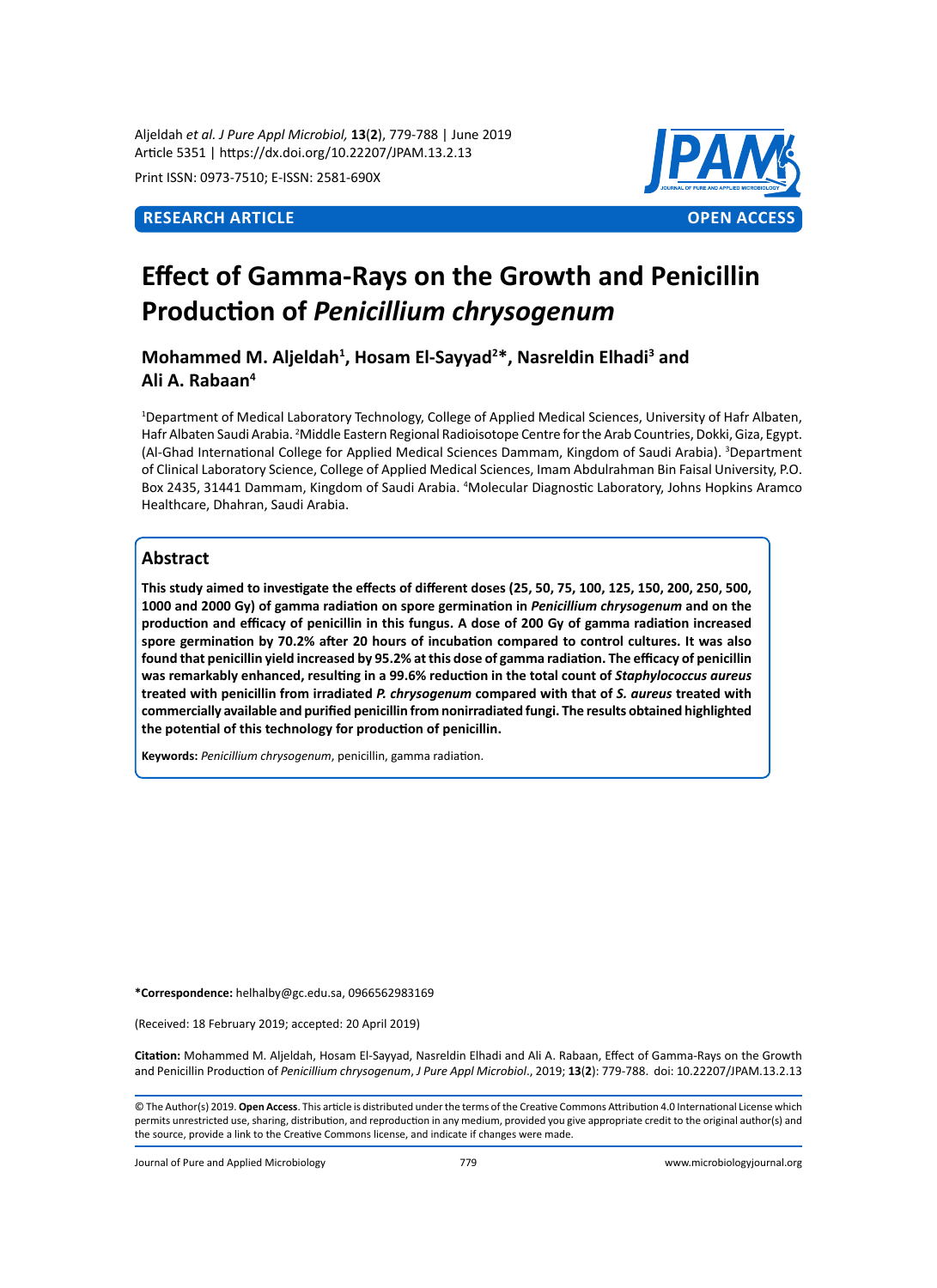#### **INTRODUCTION**

Many microorganisms are used for the production of pharmaceutical agents, including antibiotics. Among them are fungi perform environmental services of human life and provide economic benefits, e.g., *Penicillium* as a basis for a large pharmaceutical industry of antibiotics<sup>1</sup>. Penicillin is a class of antibiotics that is extracted from *Penicillium chrysogenum or Penicillium notatum*<sup>2</sup> . However, *P. chrysogenum* gives much more penicillin than *P. notatum*3,4 because *P. chrysogenum* carry multiple copies of the penicillin biosynthesis gene cluster<sup>5</sup>. Therefore, P. *chrysogenum* is still the main fungal species used for the production of penicillin. Penicillin is more effective against gram-positive bacteria than gramnegative bacteria by disrupting the synthesis of the peptidoglycan polymerase enzyme<sup>6</sup>.

The production rate of penicillin from fungal cultures is relatively low under normal cultivation conditions. Nevertheless, the fungal growth and penicillin production rates increase when certain controlled substances are used in growth media under suitable physical conditions<sup>7</sup>. Tugay et al.<sup>8</sup> reported that the low doses of gamma radiation (200–400 Gy) stimulated spore germination and hyphal growth. Few reports are available on mutagenesis in fungi by gamma radiation<sup>9-11</sup>. Additionally, Thykaer and Nielsen<sup>12</sup> and Tawfik, *et al.*13 revealed that irradiation of the fungus may considerably improve penicillin production due to high sporulation and morphology variation of mutant strains of *Penicillium chrysogenum*14. Recently, UV irradiation was used to increase the production of penicillin in a mutant strain of *P. chrysogenum*15-16.

Basically, this study aimed to investigate the efficiency of gamma radiation in improving fungal growth and producing a natural type of cost-effective, sustainable penicillin from mutant derived strain of *P. chrysogenum.*

#### **MATERIALS AND METHODS**

# **Isolation of** *Penicillium chrysogenum* **from spoiled fruit**

Since *P. chrysogenum* is a common fungus found in spoiled food and moist soil, a stock culture was isolated from spoiled orange fruits. The general plating method was employed to isolate the organism and plate it onto Sabouraud Dextrose agar media (peptone, preferably mycological, 1%, dextrose 4%, agar 1.5%, pH 5.6). Several replicas of pure cultures were extracted to expose the cultures to different durations and doses of gamma radiation.

# **Identification of** *P. chrysogenum*

One µl (per spot) of fungal spore suspensions isolated from spoiled orange fruits were inoculating onto sterile Sabouraud Dextrose agar media and then incubated at the standard temperature of 25°C for 7 days.

After 7 days, The fungal cultures were identified on the basis of macroscopic (colony morphology, color, texture, shape, diameter , degree of sporulation, colour of mycelia, the presence and colours of soluble pigments and exudates, colony reverse colours, and degree of growth) characteristics<sup>17</sup> and microscopic (mycelium septations, presence of specific reproductive structures, shape and structure of conidia, and presence of sterile mycelium) characteristics<sup>18-19</sup>.

# **Maintenance of the microorganism**

Experimental cultures were descendants of the pure organism and were maintained on agar slants of modified Dox's medium.

# **Source of gamma irradiation**

The spores of *P. chrysogenum* were exposed to gamma rays from a Cobalt-60 gamma cell source located at the National Center for Radiation Research and Technology – Atomic Energy Authority, Nasr City, Cairo with a dose rate of 13.3 Gy/min for the experimental time.

# **Spore preparation and irradiation**

Sufficient quantities of spores were extracted by performing a spore print from *P. chrysogenum* cultures. This was accomplished by placing a spatula down on sterile petri dishes. The spores were then scraped as the colony was flooded with sterile saline (0.85% NaCl) and were diluted into a suspension of 5x10<sup>6</sup> spore/ ml in a sterile beaker. The spore suspension was then distributed into sterile Eppendorf tubes (1.5 ml each) and was irradiated with gamma rays separately at doses of 25, 50, 75, 100, 125, 150, 200, 250, 500, 1000 and 2000 Gy. Three Eppendorf tubes were used as controls, without being irradiated<sup>20-21</sup>. Spore germination and mycelial growth were described as the following and compared for each dose.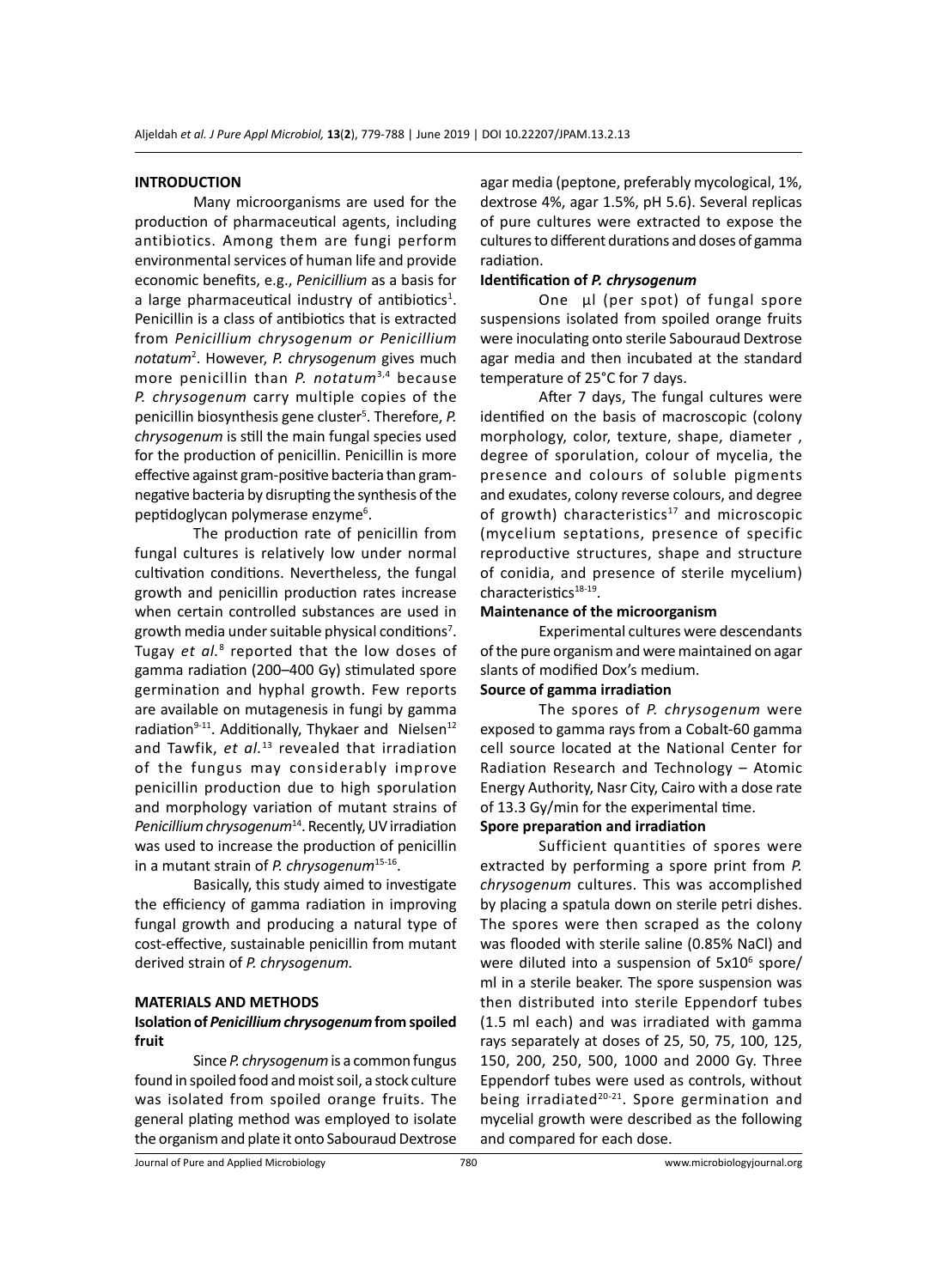#### **Determination of spore germination**

Spore germination percentages were determined by inoculating separately 200 µl of irradiated and nonirradiated (control) fungal spore suspensions on sterile agar plates containing 2% water-agar at 27°C. The resulting cultures were then examined under a microscope at different intervals (4, 8, 12, 16, 20 and 24 hours) post inoculation $22$ . The spore germination percentage was calculated as follows:

Spore Spore<br>germination= Total count of germinated spores<br>X 100 percent Total count of spores

#### **Determination of mycelial growth**

The fungal mycelial growth for each culture was determined by inoculation of 1 ml of irradiated and nonirradiated fungal spore suspensions into sterile 250 ml conical flasks, each containing 100 ml of Sabouraud dextrose liquid media, followed by incubation at 27°C for 15 days.

Following this period of incubation, flasks were filtrated, and the resulting mycelia were dried at 50°C23.

# **Extraction of penicillin**

The liquid-liquid method was executed for the extraction of penicillin from different shaking flask cultivation systems<sup>24</sup>.

Penicillin recovery from penicillin-rich aqueous broth (100 ml) was performed by liquidliquid extraction (solvent extraction). Penicillin was extracted from an aqueous phase using acetyl acetate as the solvent. Finally, the extraction was transferred from acetyl acetate into a 2% sodium acetate solution.

#### **Using TLC for the detection of penicillin G.**

Thin layer chromatography (TLC) was used to detect the presence of penicillin isolated from the first and second generations of irradiated and non-irradiated *P. chrysogenum* cultures by acetyl acetate. The obtained samples and standards of penicillin were then developed with benzene: ethylacetate: acetic acid (40:40:20) as the solvent<sup>25</sup> on a TLC plate. The plate was sprayed with ninhydrin reagent<sup>26</sup> and heated at  $110^{\circ}$ C for 5 min.

#### **HPLC analysis of penicillin**

HPLC analysis of penicillin was conducted in the Institute for Research and Medical Consultations (IRMAC)-Cell Signaling Lab, Department of Genetic Research – Imam Abulrahman Bin Faisal University, Saudi Arabia, with a UV detector set at 220 nm and using a C-18 column. The mobile phase consisted of [A] 10 mM ammonium acetate (pH 4.5 acetic acid): [B] acetonitrile, (75:25, A:B) at a flow rate of 1 mL/min<sup>27</sup>. The standards used for comparison were from the commercially available penicillin injection.

### **Characterization of purified penicillin Microorganism**

*Staphylococcus aureus* (*S. aureus*, obtained from King Fahad Hospital, Imam Abdulrahman Bin Faisal University, Saudi Arabia) was used for testing the antibacterial activity of extracted penicillin.

#### **Inoculation and growth conditions**

Two milliliters of penicillin extracted from each fungal culture was placed in sterile test tubes with fresh cultures of *S. aureus* at an initial concentration of 1-3  $x10<sup>5</sup>$  CFU/ml, and the tubes were then incubated at 37°C. Viable counts were performed on overnight incubated bacterial cultures. Viable populations were recorded as colony-forming units per milliliter (CFU/ ml) after incubation at 37°C overnight on blood agar plates. **Statistical analysis**

All data represented herein are the average of triplicates for each experimental procedure and were analyzed using the Statistical Package for the Social Sciences (SPSS), Version 20 software<sup>28</sup> using one-way analysis of variance (ANOVA). Significant differences were calculated (*P* < 0.05) using least significant differences (LSD).

# **RESULTS**

#### **Isolation and Identification of** *P. chrysogenum*

The data obtained from examinations confirmed that *P. chrysogenum* was the isolated fungus (Fig. 1).



**Fig. 1.** A microscopic picture of *Penicillium chrysogenum*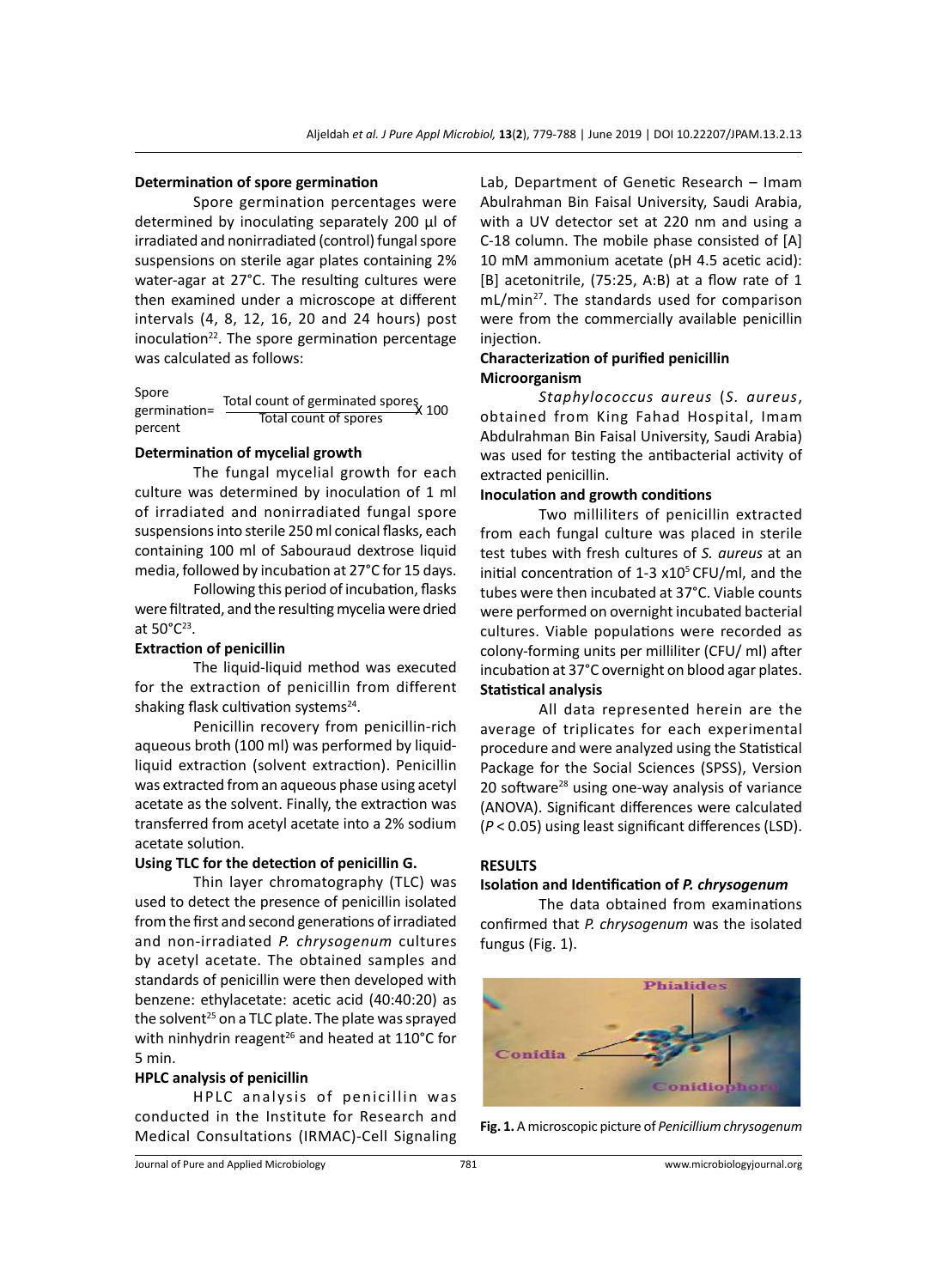# **Influence of different doses of gamma rays on the germination of** *P. chrysogenum* **spores**

The effect of gamma irradiation on spore germination in *P. chrysogenum* was investigated. Table (1) indicates that during the first 4 hours of incubation, there was no sign of germination of irradiated and nonirradiated (control) spores in *P. chrysogenum.* After a period of 4 hours, the table shows that the spore germination rate increased with time in all cultures of both irradiated and control spores. Following twenty-four hours of incubation, high germination percentages of

nonirradiated spores (56.8%)were observed in *P. chrysogenum*. At low experimental doses of gammarays (25, 50, 75, 100, 125, 150 and 200 Gy), a stimulatory effect of spore germination was noticed, and the highest percentage of spore germination (70.2%) was recorded at 200 Gy after 24 hours of incubation (Fig. 2). At radiation doses higher than 200 Gy, the percentage of spore germination significantly decreased, reaching 39.1% at a dose of 2000 Gy compared to the controls (Table 1).

**Table 1.** Spore germination percentages of *Penicillium chrysogenum* after irradiation with gamma rays

| Dose(Gy)  | Spore germination % |                   |                 |                |                |                 |
|-----------|---------------------|-------------------|-----------------|----------------|----------------|-----------------|
|           | 4 h                 | 8 h               | 12 <sub>h</sub> | 16h            | 20h            | 24 h            |
| Control** | 0                   | $29.1 \pm 1.9$    | $37.9 \pm 2.1$  | $43.2 \pm 1.7$ | $49.5 \pm 1.5$ | $56.8 \pm 1.1$  |
| 25        | 0                   | 35±3.1            | $43 \pm 2.5$    | $48+2.6$       | 51±1.2         | $57.7 \pm 2.0$  |
| 50        | 0                   | 33±1.5            | 40±1.0          | $47+1.7$       | 50±0.9         | $58.2 \pm 1.0$  |
| 75        | 0                   | 34 <sub>2.5</sub> | $45±2.0*$       | $48+2.7$       | 51±1.3         | $59.0 \pm 2.0$  |
| 100       | 0                   | $32+1.0$          | 40±1.0          | 45±0.8         | $52 \pm 1.8$   | $58.0 \pm 1.1$  |
| 125       | 0                   | $39+1.5*$         | $46+1.9*$       | $47 + 1.8$     | $53.2 \pm 2.0$ | $57.9 \pm 1.0$  |
| 150       | 0                   | $38±2.0*$         | $45 \pm 1.3*$   | $46 + 1.1$     | $52.6 \pm 1.9$ | $57.1 \pm 0.9$  |
| 200       | 0                   | $41 \pm 1.0*$     | $49\pm2.0*$     | $54±2.0*$      | $61±1.9*$      | $70.2 \pm 1.0*$ |
| 250       | 0                   | 31±1.5            | 39±1.1          | $44 + 1.1$     | 49±0.3         | $53.5 \pm 2.0$  |
| 500       | 0                   | $28+2.2$          | $30±2.8*$       | $37±1.0*$      | $42 \pm 1.0*$  | $49.5 \pm 1.3*$ |
| 1000      | 0                   | $22+3.0*$         | $27 \pm 2.0*$   | $28+1.3*$      | $34+2.1*$      | $40.3 \pm 1.9*$ |
| 2000      | 0                   | $20±2.0*$         | $25±1.0*$       | $27 \pm 1.4*$  | $33 \pm 2.2*$  | $39.1 \pm 2.0*$ |

\*Significant differences from the control (P<0.05).; \*\* Control (nonirradiated spores).

# **Mycelium growth of** *P. chrysogenum* **affected by irradiation with gamma rays**

The effect of gamma ray exposure doses on mycelial growth was investigated. Table (2) represents the average mycelial dry weights of *P. chrysogenum* after irradiation by gamma rays. The results in this table reveal that the doses of 100, 125, 150 and 200 Gy significantly increased the mycelial dry weight.

The highest yields were observed at a dose of 200 Gy (1.2 g/100 ml) compared to those in the controls (0.57 g/100 ml); however, with higher gamma radiation doses, the growth significantly decreased, reaching a minimum value of 0.02 g/100 ml dry weight at a dose of 2000 Gy.

#### **TLC analysis of purified penicillin**

In this study, the irradiated and nonirradiated *P. chrysogenum* grew well in **Table 2.** Influence of gamma rays on dry weight (g/100 ml) of *P. chrysogenum*.

| Doses<br>(Gy) | Mean Dry weight<br>$(g/100 \text{ ml})$ |  |
|---------------|-----------------------------------------|--|
| Control**     | $0.57 \pm 0.02$                         |  |
| 25            | $0.52 \pm 0.02$                         |  |
| 50            | $0.54 \pm 0.03$                         |  |
| 75            | $0.53 \pm 0.03$                         |  |
| 100           | $0.61 \pm 0.05*$                        |  |
| 125           | $0.85 \pm 0.04*$                        |  |
| 150           | $0.88 \pm 0.02*$                        |  |
| 200           | $1.20 \pm 0.05*$                        |  |
| 250           | $0.43 \pm 0.07$                         |  |
| 500           | $0.03 \pm 0.02*$                        |  |
| 1000          | $0.03 \pm 0.01*$                        |  |
| 2000          | $0.02 \pm 0.02*$                        |  |

\*Significant differences from the control (P<0.05). \*\* Control (nonirradiated spores).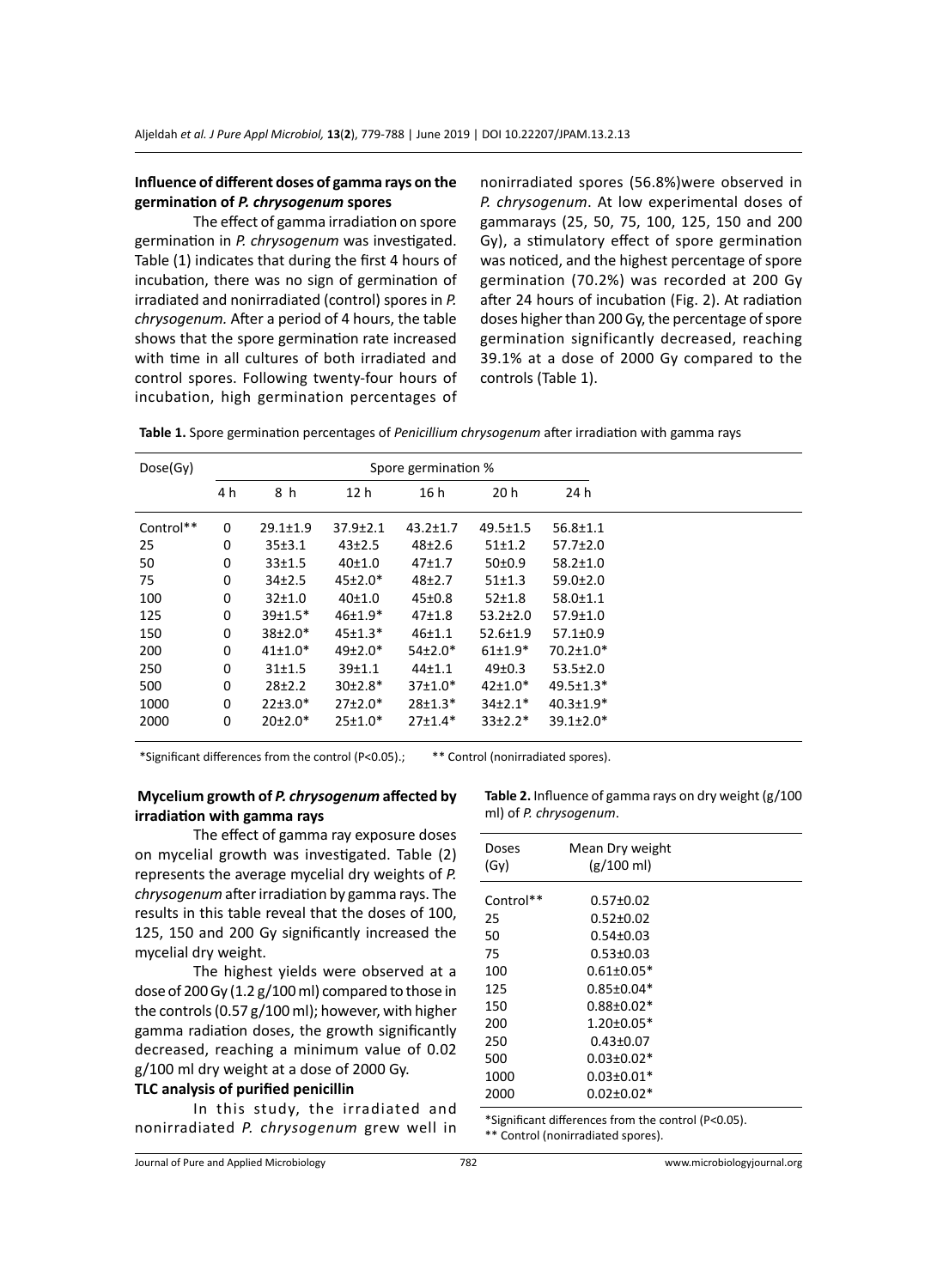

Effect of gamma radiation on the germination of spores after sixteen hours



Effect of gamma radiation on the germination of spores after twenty hours



Effect of gamma radiation on the germination of spores after twenty four hours

**Fig. 2.** Germination of *Penicillium chrysogenum* spores either gamma radiated at a dose of 200 Gy or nonirradiated

Sabouraud Dextrose liquid media and produced substances inhibiting the growth of bacteria. The anti-critical composition of penicillin in this medium was determined using the TLC method and was compared with that of standard penicillin G (Fig. 1). The purified penicillin from irradiated and nonirradiated samples was confirmed using analytical TLC. The samples showed pale spots at all gamma irradiation doses except at 200 Gy, which showed clear colored bands. However, there

were no bands detected at doses of 1000 and 2000 Gy after spraying with ninhydrin (Fig. 3). **HPLC analysis of purified penicillin**

Comparisons of spore germination, mycelial growth, and antibacterial activity of penicillin were carried out to evaluate the most effective dose of gamma irradiation. According to the data presented, the dose of 200 Gy was found to be the most effective and thus was selected for the HPLC analysis. Table (3) shows penicillin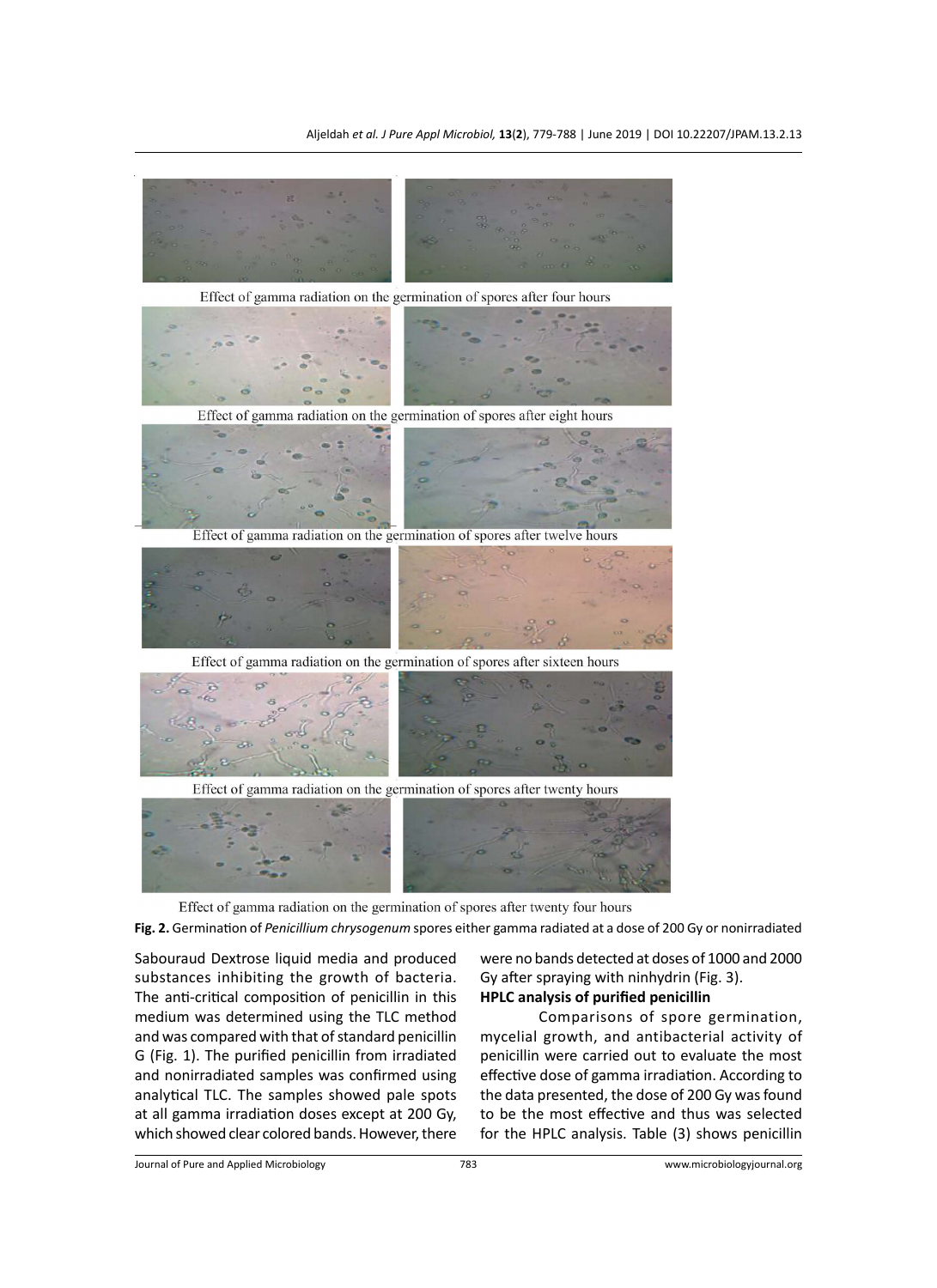

Doses (Gy)

**Fig. 3.** Analytical TLC image of various doses of gamma ray samples of penicillin extracted from *P.chrysogenum*

**Table 3.** Production of penicillin by wild-type and mutant strains of *P. chrysogenum*

| Doses<br>(GV)       | Concentration<br>(mg/ml)            | Percentage  |
|---------------------|-------------------------------------|-------------|
| Control**<br>200 Gy | $2.54 \pm 0.61$<br>$4.96 \pm 0.75*$ | 0.0<br>95.2 |

\*Significant differences from the control (P<0.05).

*\*\* Control (nonirradiated spores).*

production by wild-type and selective mutant strains of *P. chrysogenum*. *The mutant strain of P. chrysogenum* irradiated with 200 Gy showed the highest yield of penicillin (4.96 mg/ ml) compared with the wild-type strain (2.54 mg/ml).

# **Characterization of purified penicillin**

Table (4 and 5) represents the antimicrobial activity against *S. aureus* by commercial and purified penicillin from *P. chrysogenum* after being irradiated by gamma rays. The purified penicillin from irradiated and nonirradiated samples gave better results than commercial penicillin. The purified penicillin from *P. chrysogenum* irradiated with 200 Gy was more effective than the other samples tested (table 5). The total count of *S. aureus* treated with penicillin from the samples irradiated with 200 Gy was markedly reduced to 0.2 x 10<sup>5</sup>CFUs/ml, which is a reduction rate of 99.6% (Fig. 4), compared to that of the samples

**Table 4.** Effect of commercial penicillin on colony counts (CFUs/ml) of *S. aureus*

| Type          | Colony Count<br>$x 105$ CFUs/ml | Reduction<br>℅ |  |
|---------------|---------------------------------|----------------|--|
| $Blank**$     | 100                             | O              |  |
| Commercial    | $4.0 \pm 0.6$                   | 96             |  |
| Penicillin*** |                                 |                |  |

\*\*Media without penicillin.

\*\*\* Media with commercial penicillin.



**Fig. 4.** Characterization of commercial and purified penicillin from *P. chrysogenum* on *S. aureus.*(a) Colony count without penicillin. (b) Colony count with commercial penicillin. (c) Colony count with purified penicillin from nonirradiated *P. chrysogenum* .(d) Colony count with purified penicillin from irradiated *P. chrysogenum.*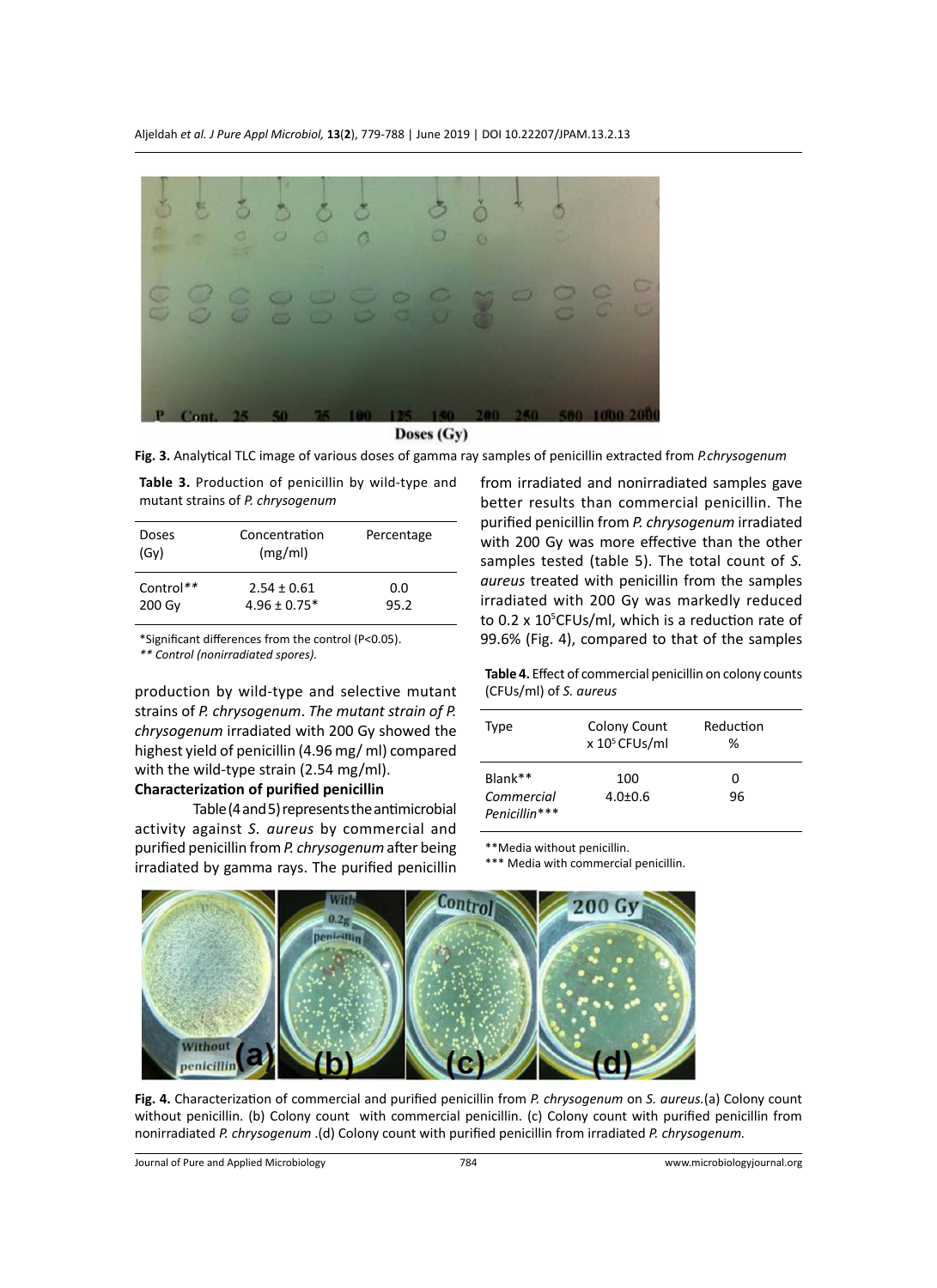treated with commercial penicillin (Table 4) and purified penicillin from nonirradiated fungi (Table 5).

**Table 5.** Effect of purified penicillin on colony counts (CFUs/ml) of *S. aureus*

| Doses (Gy)  | Colony Count    | Reduction |  |
|-------------|-----------------|-----------|--|
|             | x 105 CFUs/ml   | ℅         |  |
| Blank**     | 100             | 0         |  |
| Control**** | $5.5 \pm 0.5$   | 94.5      |  |
| 25          | 14.0±2.0*       | 86        |  |
| 50          | $24.0 \pm 2.1*$ | 76        |  |
| 75          | $11.0 \pm 3.0*$ | 89        |  |
| 100         | $10.0 \pm 1.0*$ | 90        |  |
| 125         | $26.0 \pm 5.0*$ | 74        |  |
| 150         | 17.0±1.9*       | 83        |  |
| 200         | $0.20 \pm 0.1*$ | 99.8      |  |
| 250         | 31.0±4.0*       | 69        |  |
| 500         | $21.0 \pm 3.0*$ | 79        |  |
| 1000        | 34.0±4.9*       | 66        |  |
| 2000        | $35.0 \pm 3.8*$ | 65        |  |
|             |                 |           |  |

\*Significant differences from the control (P<0.05).

\*\*Media without penicillin.

\*\*\* Media with commercial penicillin.

\*\*\*\* Media with extracted penicillin from nonirradiated fungi.

#### **DISCUSSION**

One of the major problems that researchers face is low penicillin titers produced by the original *P. notatum*strain and the increasing demand of antibiotics<sup>29</sup>.

In this context, the objectives of our study were to investigate the effects of gamma irradiation on the production of penicillin by *P. chrysogenum*.

In the current study, *P. chrysogenum* spores were irradiated with different doses of gamma radiation, and the potential of *P. chrysogenum* to grow and produce penicillin was analyzed. In general, at lower radiation doses, there was an increase in the spore germination and mycelial growth of *P. chrysogenum* but a gradual decrease at higher radiation doses.

Our results revealed that there was no effect on the germination of irradiated and nonirradiated spores during the first four hours of incubation. This finding is probably attributed to the swelling of spores, which occurs before effective germination<sup>30</sup>.

The viability of fungi after irradiation also revealed that low doses of gamma irradiation significantly increased the viability of fungal spores. These results were in agreement with those of El-Abyad and Ismail<sup>31</sup>, which illustrated that the spore germination and mycelial growth of some fungi were stimulated by low dose of gamma irradiation (50 Gy). These results are also in agreement with those of Adams *et al*. <sup>32</sup>, who observed that the mycelial growth of *Penicillium expansum and Penicillium patulum were stimulated by* low doses of gamma rays (1.5 KGy). Some other studies $33-34$ support the findings of this study, who reported that the simulative biological effects produced by low-dose irradiation of organisms have been studied extensively because low-dose irradiation brings about effects that differ from those produced by high-dose irradiation.

In our study, it was found that the high dose of gamma irradiation, 2000 Gy, inhibited the growth of *P. chrysogenum*. these may be due to that the gamma rays destroy the DNA structure of cells and that cells cannot continue to function, while incomplete inhibition may result from a small injuries to cells<sup>34</sup>. These results agreed with those of previous investigations that showed that exposure to high doses of radiation resulted in the complete inhibition of spore germination $35$ . Those previous studies also showed that *A. ochraceus* spore germination was completely inhibited at 600 Gy, while a noticeable activation was recorded at lower doses. The irradiation of fungal isolates with 400 Gy showed no observable effects on spore germination $36$ .

This finding could be explained by proposing that higher doses of irradiation may initiate a shock to the spores, which requires more time for recovery, or it may be attributed to the possibility of toxic substance production<sup>37</sup>.

The purpose of the present investigation was to enhance the production of penicillin by subjecting the wild-type strain of *P. chrysogenum* to gamma irradiation.

Among all the mutants tested, the mutant of the *P.chrysogenum* strain treated at 200 Gy showed the highest penicillin production compared with the parent strain.

The increase in penicillin production from the irradiated strain may be a consequence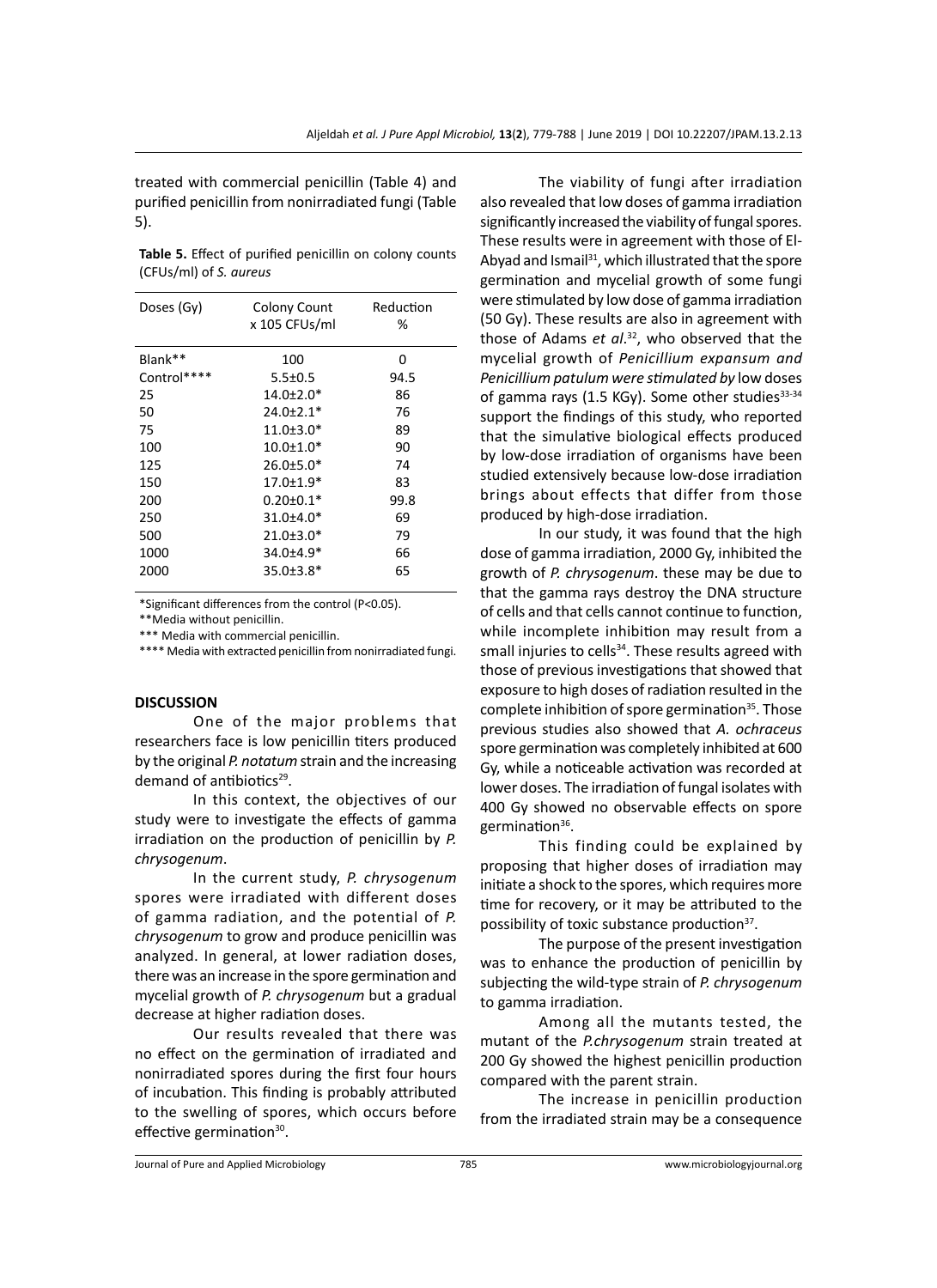of metabolic reorganizations<sup>38</sup>. However, gamma radiation may induce the enzymes that are involved in the last step of penicillin biosynthesis, namely, acyltransferase, phenylacetyl-CoA ligase and isopenicillin N acyltransferase $38-39$ . This may also be explained by the modifications of a microsomal cytochrome P450 monooxygenase that leads to the over production of penicillin<sup>40</sup> or the amplification of the genomic region that includes the three penicillin biosynthesis genes $41-43$ .

These data agree with previously reported results of other studies<sup>15-16</sup> that revealed that the strain of *P. chrysogenum* irradiated with ultraviolet rays exhibited increased penicillin production over the parent strain.

In our study, the extracted penicillin from irradiated *P. chrysogenum* showed significant antimicrobial activity against the clinical isolate of *S. aureus* compared to the extracted penicillin from the parent strain and commercial penicillin. This may be due to the overproduction of penicillin and the ability of penicillin to reach intracellular spaces and denature the bacterial cell wall.

# **CONCLUSION**

These results demonstrate that gamma radiation is a successful method for improving the production of penicillin. The ability of gamma radiation to change the structural characteristics and bioactivities of penicillin is not only cost effective and sustainable but also an environmentally friendly approach to natural penicillin production.

# **CONSENT FOR PUBLICATION**

We (all co-authors, who signed this letter) certify that we have participated sufficiently in the intellectual content, conception and design of this work or the analysis and interpretation of the data (when applicable), as well as the writing of the manuscript, to take public responsibility for it and have agreed to have our name listed as a contributor. We believe the manuscript represents valid work. Neither this manuscript nor one with substantially similar content under our authorship has been published or is being considered for publication elsewhere, except as described in the covering letter. We certify that all the data collected during the study is presented in this manuscript and no data from the study has been or will be published separately. We attest that, if requested by the editors, we will provide the data/ information or will cooperate fully in obtaining and providing the data/information on which the manuscript is based, for examination by the editors or their assignees.

We give the rights to the corresponding author to make necessary changes as per the request of the journal, do the rest of the correspondence on our behalf and he/she will act as the guarantor for the manuscript on our behalf. Yours sincerely,

Author's Name

- 1 Mohammed M. Aljeldah: Main author
- 2 HosamEldin EI-Sayyad: Corresponding author
- 3 NasreldinElhadi: Co-author

4 Ali A. Rabaan: Co-author

#### **ACKNOWLEDGEMENTS**

The authors express their gratitude to Al-Ghad International Colleges of Applied Medical Sciences in Dammam, Saudi Arabia for providing the necessary facilities and the use of various laboratories and We are grateful also to the Deanship of Scientific Research Imam Abdulrahman bin Faisal University for supporting our research (grant No. 2014130).

#### **CONFLICTS OF INTEREST**

All authors declares that there is no conflict of interest.

#### **Funding**

This work was supported by the Deanship of Scientific Research at the Imam Abdulrahman Bin Faisal University, grant No. 2014130.

#### **Data availability**

All datasets generated or analyzed during this study are included in the manuscript.

# **Ethics Statement**

This article does not contain any studies with human participants or animals performed by any of the authors.

# **REFERENCES**<br>1. Diana

Diana W.F. Soil biodiversity: its importance to ecosystem processes. Fort Collins. Colorado State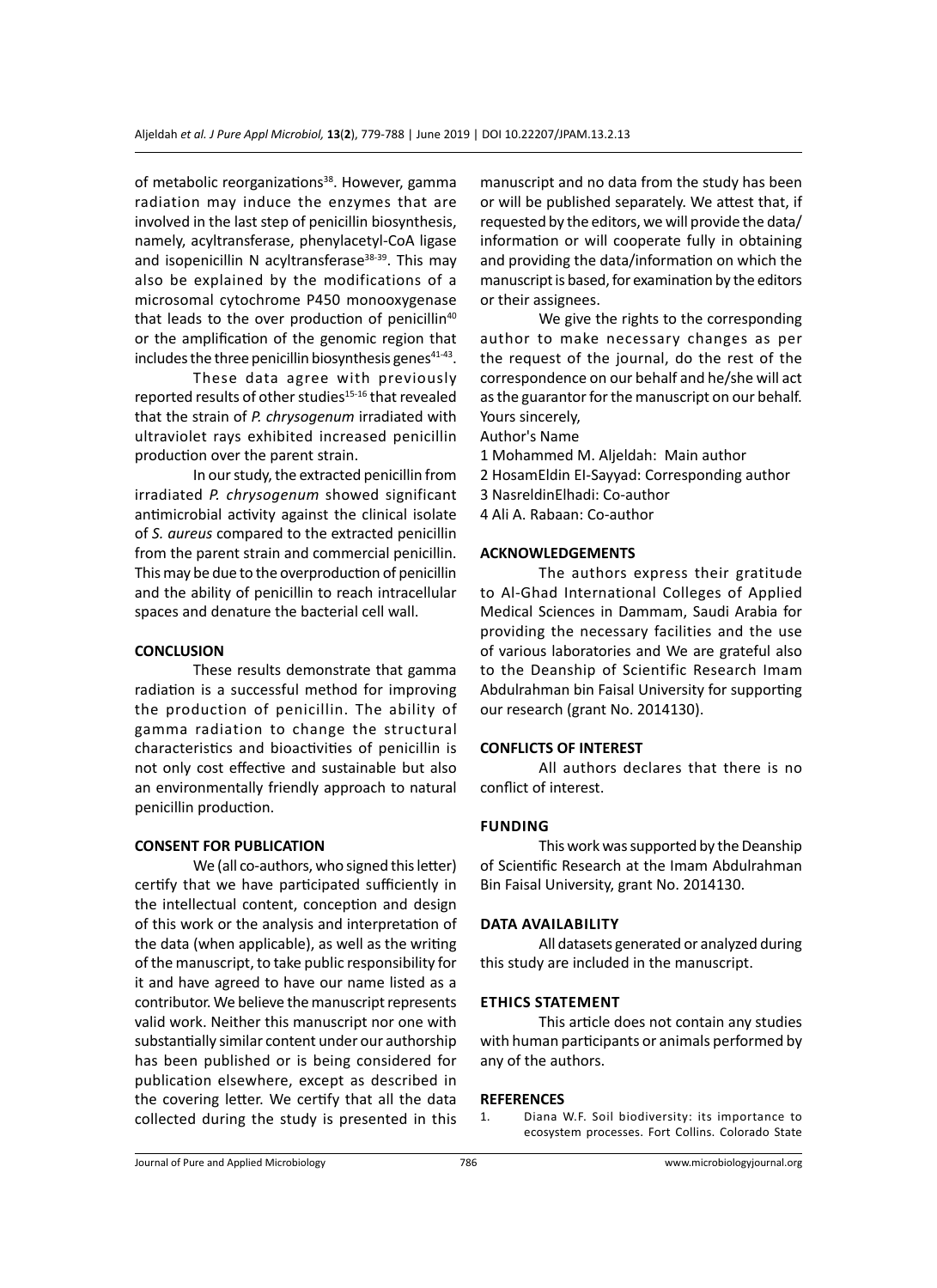University, 1994.

- 2. Laich F., Fierro F., Martםn J.F. Production of Penicillin by Fungi Growing on Food Products: Identification of a Complete Penicillin Gene Cluster in *Penicillium griseofulvum* and a Truncated Cluster in *Penicillium verrucosum*. A*ppl. Environ. Microbiol.*, 2002; **68**(3): 1211–1219 DOI: 10.1128/AEM.68.3.1211–1219.2002
- 3. Guzmבn-Chבvez F., Zwahlen R.D., Bovenberg R.A.L., Driessen A.J.M. Engineering of the Filamentous Fungus Penicillium chrysogenum as Cell Factory for Natural Products. *Frontiers in Microbiology*, 2018; **9**: 1-25. https://doi.org/10. 3389/fmicb.2018.02768.
- 4. Sivakumari V.1, Dhinakaran J., Rajendran A. Screening and productivity of penicillin antibiotic from Penicillium sp. *Journal of Environmental Science and Engineering*, 2009; **51**(4): 247-8.
- 5. Ziemons S., Koutsantas K., Becker K.,Dahlmann T., K ck U. Penicillin production in industrial strain *Penicillium chrysogenum* P2niaD18 is not dependent on the copy number of biosynthesis genes. *BMC Biotechnology*, 2017; **17**: 16. doi: 10.1186/s12896-017-0335-8.
- 6. Demain A.L. The mechanism of penicillin biosynthesis. *Adv. Appl. Microbiol*, 1959; **1**: 23–47.
- 7. Lara C., Mateos F.R., Vazquez G., Sanchez S. Induction of penicillin biosynthesis by l-glutamate in *Penicillium chrysogenum*. Biochem. *Biophys. Res. Commun.*, 1982; **105**: 172–178.
- 8. Tugay T., Zhdanova N.N., Zheltonozhsky V., Sadovnikov L., Dighton J. The influence of ionizing radiation on spore germination and emergent hyphal growth response reactions of microfungi. *Mycologia.*, 2006; **98**(4): 521-527.
- 9. Awan M.S., Tabbasam N., Ayub N., Babar M.E., Rahman M., Shahid Mahboob Rana , Rajoka M.I. Gamma radiation induced mutagenesis in Aspergillus niger to enhance its microbial fermentation activity for industrial enzyme production. *Mol. Biol. Rep.*, 2011; **38**: 1367–1374 DOI 10.1007/s11033-010-0239-3
- 10. Haq I., Khurshaid S., Ali S., Ashraf H., Qadeer M.A., Rajoka M.I Mutation of Aspergillus niger for hyperproduction of citric acid from black strap molasses. *World J. Microbial Biotechnol.*, 2001; **17**: 35–37.
- 11. Rincon A.M., Codon A.C., Castrejon F., Benitez T. Improved properties of baker's yeast mutant resistant to 2-deoxy-D-glucose. *Appl. Environ. Microbiol.*, 2001; **67**: 4279–4285
- 12. Thykaer J., Nielsen J. Metabolic engineering of betalactam production. *Journal of Metabolic Engineering*, 2003; **5**: 56-69. https://doi.org/10.1016/S1096- 7176(03)00003-X
- 13. Tawfik Z.S., Ashour M.S., & Shihab A. Penicillin production by mutant strains of penicillium chrysogenum. *Egyptian Journal of Radiation Sciences and Applications*, 1986; **3**(2): 159-165.
- 14. Veerapagu M., Jeya K.R., Ponmurugan K. Mutational effect of Penicillium chrysogenum on Antibiotic Production. *Advanced Biotech.*, 2008; p 16-19.
- 15. Onyegeme-Okerenta B.M., Okochi V.I., Chinedu S. N. Penicillin Production by *Penicillium chrysogenum*  PCL 501: Effect of UV Induced Mutation. *Internet J. Microbiol.*, 2013; **12**: 1-7.http://ispub.com/IJMB/12/1. 16. Karunakar K., Veeragani N., Gundlapally J., Gummadi

T. Comparative estimation of Penicillin production by wild and UV irradiated mutant strains of *Penicilliumchrysogenum*. *Triple Helix (Heidelb)*, 2012; **1**: 134-137. http://helix. dnares.in/category/2012/ page/3/

- 17. Ramםrez C. Elsevier Biomedical Press; Amsterdam: Manual and atlas of the Penicillia, 1982.
- 18. Pitt J.I. Academic Press Inc; London: The genus *Penicillium* and its teleomorphic states *Eupenicillium*  and *Talaromyces,* 1979.
- 19. Visagie C.M., Houbraken J., Frisvad J.C., *et al.* Identification and nomenclature of the genus *Penicillium*. *Stud. Mycol.*, 2014; **78**: 343–371. doi: [10.1016/j.simyco.2014.09.001].
- 20. Cuero R.G., Smith J.E., Lacey J. The influence of gamma irradiation and sodium hypochloride sterilization on maize seed micro flora and germination. *Food Microbiology*, 1986; **3**: 107 – 113.
- 21. Gupta P.C., Bajpai V., Mishra V., Saxena R.K., Singh S. Effect of gamma irradiation on microbial load, aflatoxins and phytochemicals present in Trigonella foenum-graecum. *World Journal of Microbiology and Biotechnology*, 2009; **25**: 2267 – 2271
- 22. Mohammedi Z., Fungitoxic F.A. Effect of natural extracts on mycelial growth, spore germination and aflatoxin B1 production of Aspergillus flavus. *Australian Journal of Crop Science(AJCS)*, 2013;7(3):293-298.
- 23. Boumaaza B., Benkhelifa M., Belkhoudja M. Effects of Two Salts Compounds on Mycelial Growth, Sporulation, and Spore Germination of Six Isolates of Botrytis cinerea in the Western North of Algeria, *International Journal of Microbiology*, 2015; **2015**: 1-8, http://dx.doi.org/10.1155/2015/572626.
- 25. Vandamme E.J., Voets J.P. Separation and detection of degradation products of penicillins and cephalosporins by means ofthin-layer chromatography. *J. Chromatogr.*, 1972; **71**(1): 141-148. https://doi.org/10.1016/S0021- 9673 (01)85698-3.
- 26. Gabriel H., Brigitte S., Hanja K., Aura R., Eleonora M., Arpad G. Thin layer chromatographic analysis of betalactam antibiotics. *Adv. Pharm. Bull.*, 2013; **3**: 367–371.
- 27. Asnaashari M., Ghanbary M.A.T, Tazick Z. Optimization of penicillin G production by *Penicillium chrysogenum. Annals of Biological Research*, 2012; **3**(12):5434-5440.
- 28. Snedecor G.W. and Cochran W.G. Statistical Methods, Seventh Edition, Ames: Iowa State University Press; 1980.
- 29. Ozcengiz A., Demain A.L. Recent advances in the biosynthesis of penicillins, cephalosporins and clavams and its regulation. *Biotechnology Advances*, 2013; **31**(2) : 287-311.https://doi.org/10.1016/j. biotechadv.2012.12.001
- 30. Mesquita N.,Ortugal A., Piסar G., *et al.* Flow cytometry as a tool to assess the effects of gamma radiation on the viability, growth and metabolic activity of fungal spores. *Int. Biodeterior Biodegradation*, 2013; **84**: 250- 257. https://doi.org/10.1016/j.ibiod. 2012.05.008.
- 31. El-Abyad M.S., Ismail I.K. Germination of non-irradiated and gamma-irradiated fungal spores on water agar and natural soil. *Zentralbl Bacteriol Naturisms*, 1979; **134**(8): 681-7.
- 32. Adams K.B., Wu M.T., Salunkhe D.K. Effects of